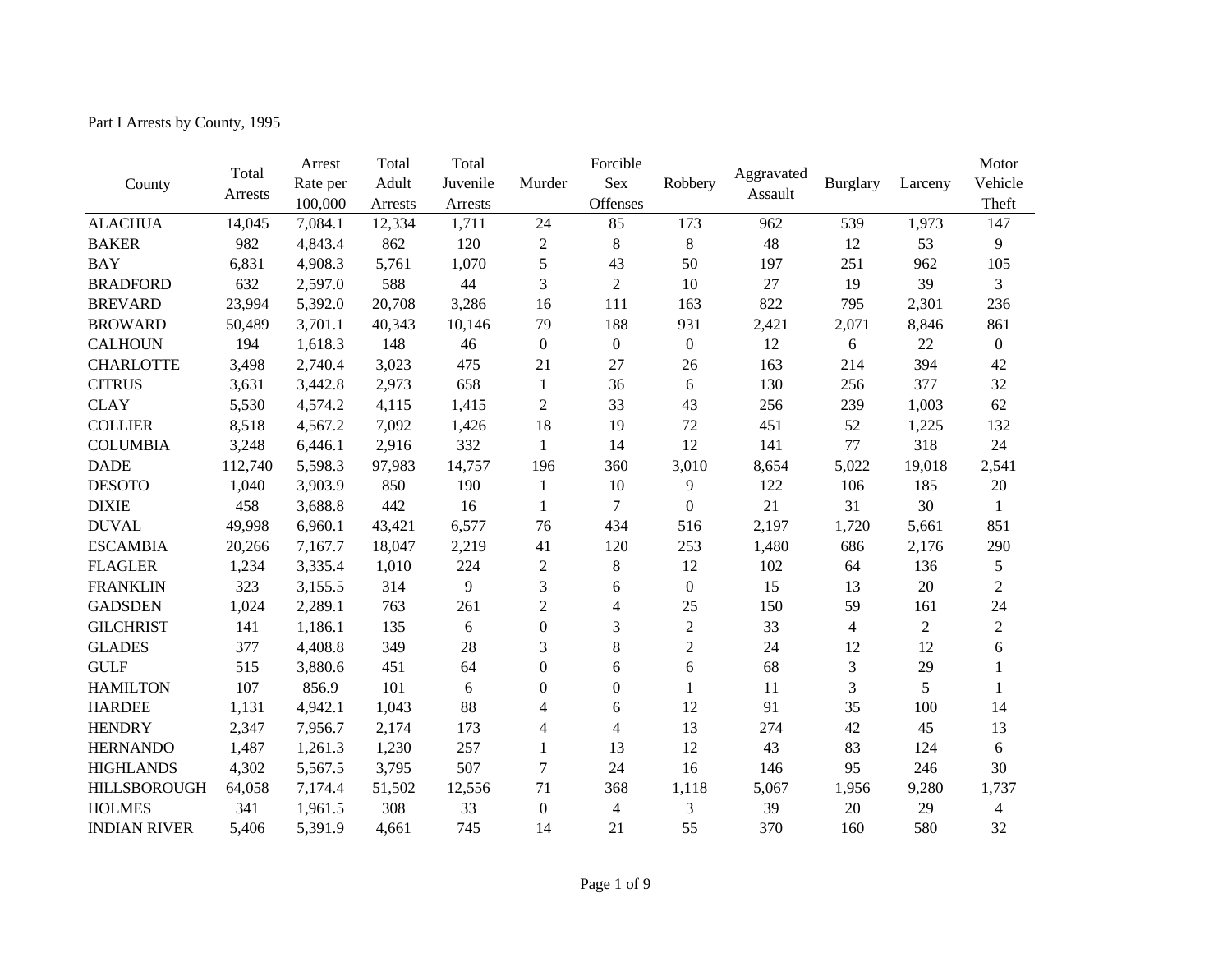Part I Arrests by County, 1995

|                   |         | Arrest   | Total   | Total            |                  | Forcible         |                  |            |                 |                | Motor            |
|-------------------|---------|----------|---------|------------------|------------------|------------------|------------------|------------|-----------------|----------------|------------------|
| County            | Total   | Rate per | Adult   | Juvenile         | Murder           | <b>Sex</b>       | Robbery          | Aggravated | <b>Burglary</b> | Larceny        | Vehicle          |
|                   | Arrests | 100,000  | Arrests | Arrests          |                  | Offenses         |                  | Assault    |                 |                | Theft            |
| <b>JACKSON</b>    | 621     | 1,333.3  | 564     | 57               | 1                | 3                | $\mathbf{1}$     | 28         | $\overline{4}$  | 56             | 8                |
| <b>JEFFERSON</b>  | 506     | 3,745.7  | 413     | 93               | $\mathfrak{Z}$   | 1                | 16               | 52         | 13              | 28             | $\overline{7}$   |
| <b>LAFAYETTE</b>  | 36      | 552.5    | 36      | $\boldsymbol{0}$ | $\boldsymbol{0}$ | $\boldsymbol{0}$ | $\boldsymbol{0}$ | 6          | $\overline{2}$  | $\mathbf{1}$   | $\boldsymbol{0}$ |
| <b>LAKE</b>       | 6,746   | 3,812.8  | 5,723   | 1,023            | $8\,$            | 35               | 34               | 410        | 228             | 615            | 106              |
| <b>LEE</b>        | 13,743  | 3,648.2  | 11,610  | 2,133            | 25               | 108              | 196              | 513        | 822             | 1,575          | 142              |
| <b>LEON</b>       | 10,008  | 4,600.7  | 7,602   | 2,406            | 14               | 77               | 186              | 552        | 550             | 2,209          | 211              |
| <b>LEVY</b>       | 815     | 2,731.0  | 746     | 69               | $\overline{2}$   | 15               | 15               | 55         | 32              | 44             | 9                |
| <b>LIBERTY</b>    | 71      | 1,033.0  | 68      | 3                | $\boldsymbol{0}$ | $\mathbf{1}$     | $\boldsymbol{0}$ | 3          | $\,8\,$         | $\overline{2}$ | $\overline{4}$   |
| <b>MADISON</b>    | 733     | 3,995.9  | 652     | 81               | $\overline{2}$   | $\overline{4}$   | 3                | 37         | 20              | 65             | 5                |
| <b>MANATEE</b>    | 12,565  | 5,302.4  | 10,782  | 1,783            | 40               | 115              | 183              | 868        | 510             | 1,744          | 168              |
| <b>MARION</b>     | 14,629  | 6,513.0  | 11,891  | 2,738            | 21               | 62               | 158              | 655        | 926             | 1,816          | 178              |
| <b>MARTIN</b>     | 4,933   | 4,403.0  | 4,243   | 690              | $8\,$            | 30               | 93               | 648        | 201             | 590            | 40               |
| <b>MONROE</b>     | 8,617   | 10,332.0 | 8,227   | 390              | 6                | 22               | 69               | 777        | 222             | 685            | 51               |
| <b>NASSAU</b>     | 1,461   | 2,973.9  | 1,233   | 228              | 6                | 24               | $\tau$           | 133        | 83              | 170            | 20               |
| <b>OKALOOSA</b>   | 6,209   | 3,816.1  | 5,145   | 1,064            | 10               | 22               | 64               | 276        | 228             | 747            | 61               |
| <b>OKEECHOBEE</b> | 2,372   | 7,219.6  | 1,966   | 406              | 6                | 19               | 17               | 173        | 100             | 237            | 41               |
| ORANGE            | 54,533  | 7,185.2  | 46,284  | 8,249            | 78               | 182              | 601              | 2,483      | 1,320           | 6,849          | 717              |
| <b>OSCEOLA</b>    | 5,430   | 3,974.3  | 4,667   | 763              | 11               | 39               | 82               | 344        | 249             | 841            | 102              |
| PALM BEACH        | 47,696  | 4,953.9  | 42,775  | 4,921            | 30               | 114              | 522              | 2,925      | 1,256           | 4,648          | 504              |
| <b>PASCO</b>      | 9,247   | 3,026.1  | 7,764   | 1,483            | 10               | 44               | 30               | 429        | 323             | 1,044          | 150              |
| <b>PINELLAS</b>   | 41,377  | 4,722.3  | 33,654  | 7,723            | 53               | 205              | 464              | 2,205      | 1,630           | 5,131          | 525              |
| <b>POLK</b>       | 19,101  | 4,310.2  | 17,597  | 1,504            | 37               | 96               | 203              | 950        | 645             | 1,685          | 279              |
| <b>PUTNAM</b>     | 4,416   | 6,352.5  | 3,937   | 479              | 50               | 46               | 88               | 741        | 296             | 406            | 38               |
| <b>ST. JOHNS</b>  | 2,518   | 2,564.5  | 2,155   | 363              | $\overline{4}$   | 9                | 34               | 214        | 149             | 367            | 47               |
| <b>ST. LUCIE</b>  | 7,381   | 4,312.3  | 6,365   | 1,016            | 18               | 29               | 73               | 1,375      | 333             | 308            | 115              |
| <b>SANTA ROSA</b> | 3,154   | 3,282.3  | 2,717   | 437              | $\tau$           | 22               | 5                | 118        | 102             | 275            | 42               |
| <b>SARASOTA</b>   | 17,051  | 5,727.2  | 15,170  | 1,881            | 19               | 61               | 149              | 1,275      | 460             | 1,231          | 163              |
| <b>SEMINOLE</b>   | 9,613   | 2,965.8  | 7,910   | 1,703            | 13               | 31               | 128              | 634        | 354             | 1,592          | 88               |
| <b>SUMTER</b>     | 807     | 2,213.6  | 620     | 187              | 1                | $8\,$            | 3                | 68         | 65              | 91             | 27               |
| <b>SUWANNEE</b>   | 590     | 1,932.3  | 538     | 52               | $\overline{2}$   | 3                | $\mathbf{0}$     | 29         | 29              | 83             | 17               |
| <b>TAYLOR</b>     | 751     | 4,098.9  | 625     | 126              | $\mathbf{1}$     | 6                | 8                | 55         | 35              | 93             | 9                |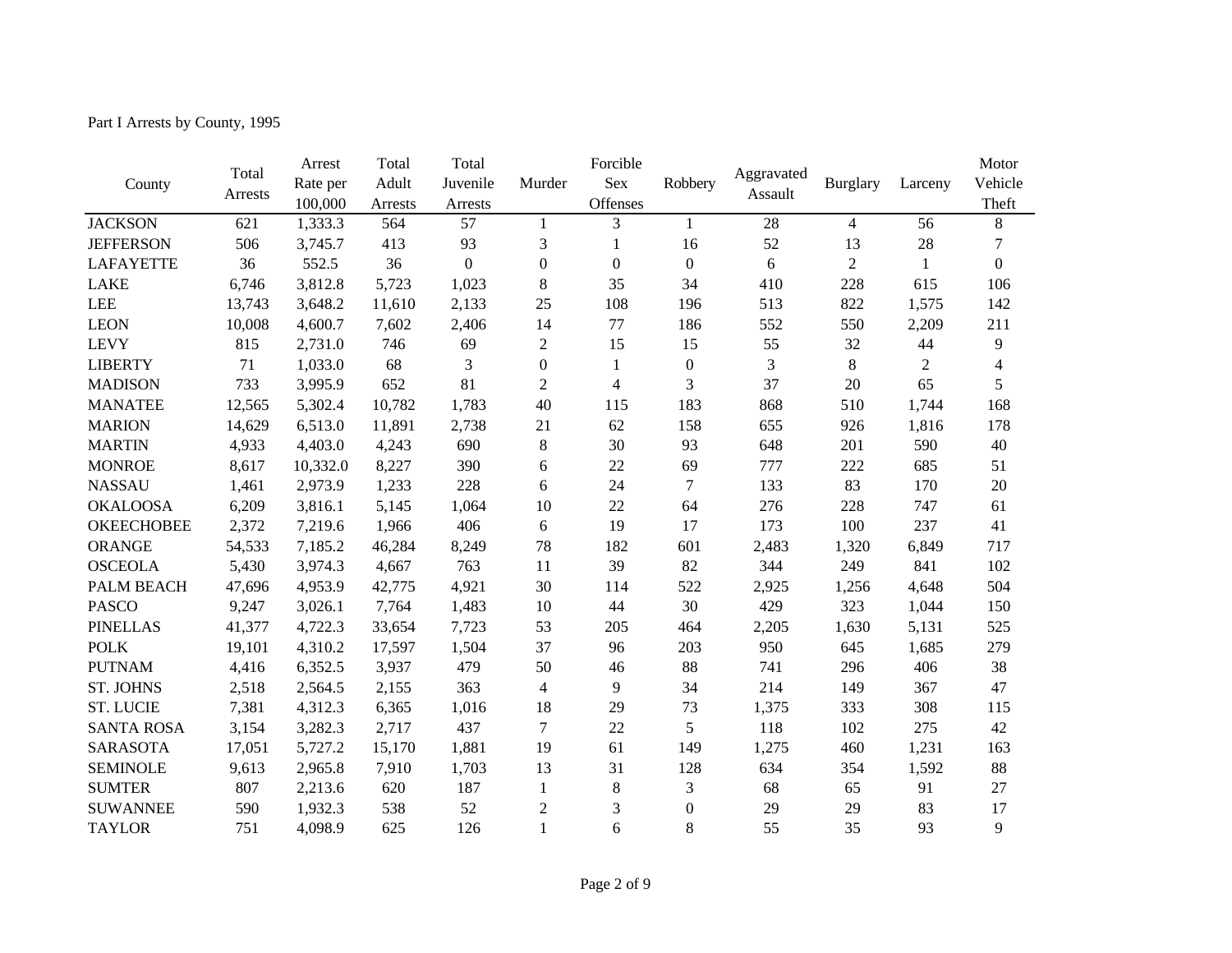Part I Arrests by County, 1995

|                   | Total   | Arrest   | Total   | Total    |        | Forcible |         |                       |                 |         | Motor   |
|-------------------|---------|----------|---------|----------|--------|----------|---------|-----------------------|-----------------|---------|---------|
| County            | Arrests | Rate per | Adult   | Juvenile | Murder | Sex      | Robbery | Aggravated<br>Assault | <b>Burglary</b> | Larceny | Vehicle |
|                   |         | 100,000  | Arrests | Arrests  |        | Offenses |         |                       |                 |         | Theft   |
| <b>UNION</b>      | 230     | 1,818.6  | 211     | 19       |        |          |         | 10                    |                 | 27      | 13      |
| <b>VOLUSIA</b>    | 26,599  | 6.600.7  | 23,899  | 2,700    | 31     | 101      | 210     | 978                   | 572             | 2.420   | 260     |
| <b>WAKULLA</b>    | 852     | 5,010.3  | 686     | 166      | 6      |          | 19      | 145                   | 65              | 49      | 12      |
| <b>WALTON</b>     | .542    | 4.614.7  | 1,431   | 111      |        |          | 6       | 71                    | 36              | 100     | 13      |
| <b>WASHINGTON</b> | 400     | 2.104.2  | 358     | 42       |        |          |         | 62                    |                 | 44      |         |
| Total             | 726.240 | 5,132.7  | 619.706 | 106,534  | 1,125  | 3,522    | 10,230  | 44,834                | 26,523          | 93,220  | 11.408  |

SOURCE: Florida Department of Law Enforcement. (1995). Crime in Florida, Florida uniform crime report [Computer program]. Tallahassee, FL: FDLE.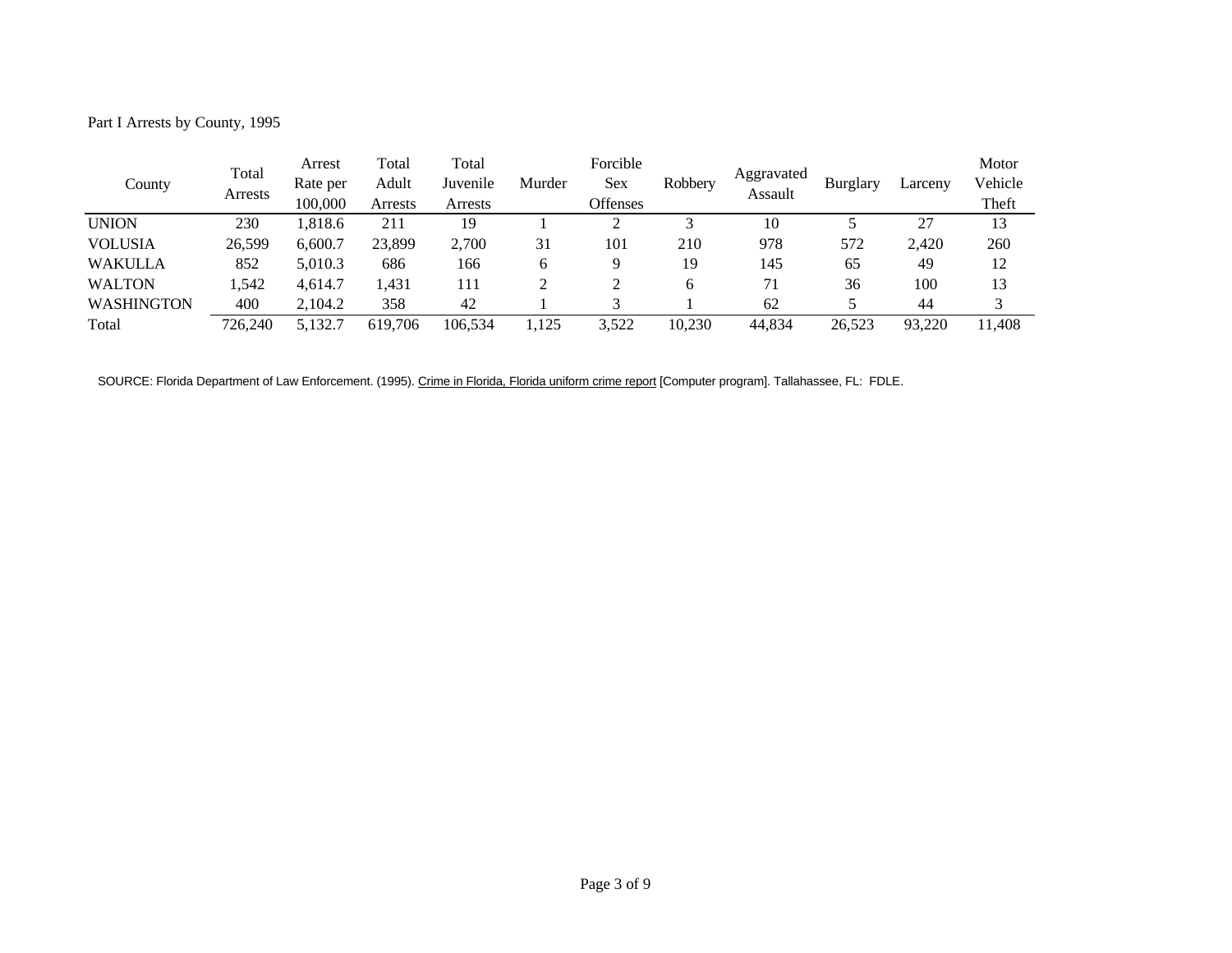Part II Arrests by County, 1995

|                     |                | Kidnap/          |                  | Simple           | Drug           | Drug       |                  |                     |                | Counterfeit/     | Extortion/       |  |
|---------------------|----------------|------------------|------------------|------------------|----------------|------------|------------------|---------------------|----------------|------------------|------------------|--|
| County              | Manslaughter   | Abduction        | Arson            | Assault          | Narcotic:      | Narcotic:  | <b>Bribery</b>   | Embezzlemen t Fraud |                | Forgery          | Blackmail        |  |
|                     |                |                  |                  |                  | Sale           | Possession |                  |                     |                |                  |                  |  |
| <b>ALACHUA</b>      | $\Omega$       | 25               | 10               | 1,350            | 179            | 1,640      | $\Omega$         | $\overline{0}$      | 698            | 165              | 2                |  |
| <b>BAKER</b>        |                | $\boldsymbol{0}$ | -1               | 105              | 44             | 54         | $\overline{0}$   | 5                   | 5              | 13               | $\theta$         |  |
| <b>BAY</b>          |                | 2                | 5                | 566              | 143            | 522        |                  | 5                   | 92             | 71               | 3                |  |
| <b>BRADFORD</b>     | 2              | $\mathbf{1}$     | $\mathbf{1}$     | 10               | 21             | 24         | $\overline{0}$   | 3                   | $\overline{4}$ | 5                | 0                |  |
| <b>BREVARD</b>      | 10             | 14               | 17               | 1,898            | 440            | 1,953      | $\mathbf{0}$     | 11                  | 274            | 132              | 3                |  |
| <b>BROWARD</b>      | 7              | 39               | 62               | 3,401            | 2,082          | 7,961      | 2                | 39                  | 762            | 697              | 46               |  |
| <b>CALHOUN</b>      | $\theta$       | $\boldsymbol{0}$ | $\boldsymbol{0}$ | 15               | 9              | 30         | $\overline{0}$   | $\boldsymbol{0}$    | $\overline{4}$ | $\boldsymbol{0}$ | $\theta$         |  |
| <b>CHARLOTTE</b>    | 0              | $\boldsymbol{0}$ | 7                | 332              | 25             | 275        | $\overline{0}$   | $\mathbf{0}$        | 32             | 19               |                  |  |
| <b>CITRUS</b>       | 0              | 3                | 22               | 428              | 70             | 205        | $\boldsymbol{0}$ | $\overline{0}$      | 53             | 13               |                  |  |
| <b>CLAY</b>         | $\overline{c}$ | 5                | $\overline{4}$   | 609              | 166            | 314        | $\theta$         | 12                  | 47             | 59               |                  |  |
| <b>COLLIER</b>      | 0              | 3                | 4                | 886              | 270            | 737        |                  | 9                   | 129            | 46               |                  |  |
| <b>COLUMBIA</b>     |                | 3                | -1               | 296              | 84             | 309        | $\Omega$         | $\mathbf{0}$        | 36             | 48               | 2                |  |
| <b>DADE</b>         | 30             | 112              | 64               | 5,715            | 3,204          | 9,266      | 10               | 27                  | 1,049          | 982              | 73               |  |
| <b>DESOTO</b>       | $\Omega$       | 1                | -1               | 129              | 28             | 74         | $\overline{0}$   | $\overline{0}$      | $\overline{4}$ | 14               | 2                |  |
| <b>DIXIE</b>        |                | $\mathbf{0}$     | $\mathbf{1}$     | 34               | 25             | 15         | $\theta$         |                     |                | $\overline{2}$   |                  |  |
| <b>DUVAL</b>        | 4              | 42               | 51               | 3,607            | 741            | 4,878      | 5                | 11                  | 290            | 591              | 15               |  |
| <b>ESCAMBIA</b>     | 3              | 34               | 11               | 1,837            | 666            | 1,407      | 1                | 3                   | 405            | 90               |                  |  |
| <b>FLAGLER</b>      | $\theta$       | 3                | $\boldsymbol{0}$ | 169              | 62             | 205        | $\boldsymbol{0}$ |                     | 13             | 6                |                  |  |
| <b>FRANKLIN</b>     | 0              | $\overline{c}$   |                  | 53               | 20             | 9          | $\theta$         | $\mathbf{0}$        | 3              | 5                |                  |  |
| <b>GADSDEN</b>      | 0              | $\overline{0}$   | 4                | 160              | 25             | 96         | $\theta$         | $\Omega$            | 12             | 9                |                  |  |
| <b>GILCHRIST</b>    | 0              | $\theta$         | -1               | $\boldsymbol{0}$ | 10             | $\,8\,$    | $\theta$         | $\mathbf{0}$        | $\mathbf{0}$   | $\overline{c}$   |                  |  |
| <b>GLADES</b>       | $\Omega$       | $\theta$         | $\mathbf{0}$     | 51               | 16             | 41         | $\boldsymbol{0}$ | $\Omega$            | $\overline{2}$ |                  |                  |  |
| <b>GULF</b>         | 0              | 2                | $\mathbf{0}$     | 55               | 19             | 49         | 0                | $\Omega$            | $\overline{2}$ |                  |                  |  |
| <b>HAMILTON</b>     | 0              | $\Omega$         | $\Omega$         | 5                | $\overline{2}$ | 6          | $\Omega$         |                     | $\Omega$       | $\Omega$         |                  |  |
| <b>HARDEE</b>       | 0              | 2                | $\theta$         | 198              | 45             | 78         | $\theta$         | $\Omega$            | 4              | 3                |                  |  |
| <b>HENDRY</b>       | 0              |                  | $\Omega$         | 64               | 16             | 113        | $\theta$         | 30                  | 17             | 32               |                  |  |
| <b>HERNANDO</b>     | 0              | $\overline{0}$   |                  | 61               | 23             | 43         | $\theta$         | $\boldsymbol{2}$    | 40             | 4                | 0                |  |
| <b>HIGHLANDS</b>    |                | 4                | $\overline{2}$   | 564              | 42             | 168        | $\theta$         |                     | 29             | 20               | $\overline{0}$   |  |
| <b>HILLSBOROUGH</b> | 16             | 87               | 24               | 10,073           | 1,786          | 6,467      |                  | 95                  | 925            | 560              | 22               |  |
| <b>HOLMES</b>       | $\overline{0}$ | $\boldsymbol{0}$ | $\mathbf{0}$     | 47               | $\tau$         | 18         | $\overline{0}$   |                     | $\overline{2}$ | $\overline{7}$   | $\boldsymbol{0}$ |  |
| <b>INDIAN RIVER</b> | 6              | $\overline{c}$   | 3                | 562              | 141            | 521        |                  | 9                   | 116            | 21               | $\overline{2}$   |  |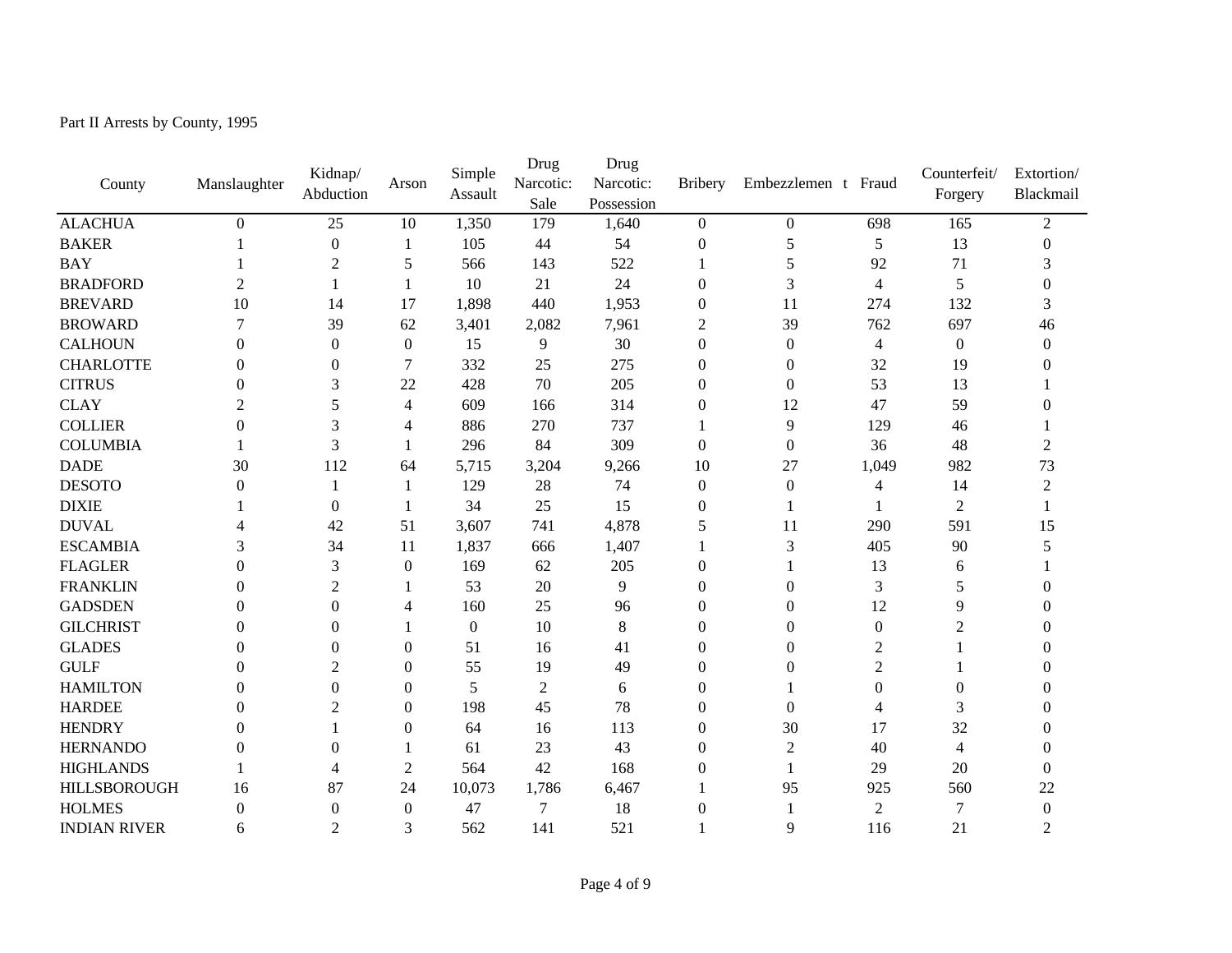Part II Arrests by County, 1995

| County            | Manslaughter   | Kidnap/<br>Abduction | Arson            | Simple<br>Assault | Drug<br>Narcotic:<br>Sale | Drug<br>Narcotic:<br>Possession | <b>Bribery</b>   | Embezzlemen t Fraud |                | Counterfeit/<br>Forgery | Extortion/<br>Blackmail |
|-------------------|----------------|----------------------|------------------|-------------------|---------------------------|---------------------------------|------------------|---------------------|----------------|-------------------------|-------------------------|
| <b>JACKSON</b>    | $\Omega$       | 3                    | $\Omega$         | 55                | 8                         | 47                              | $\overline{0}$   | $\theta$            | 3              | 4                       | $\Omega$                |
| <b>JEFFERSON</b>  | $\Omega$       | $\mathbf{0}$         | $\mathbf{0}$     | 68                | 27                        | 95                              | $\boldsymbol{0}$ | 16                  | 9              | 6                       |                         |
| <b>LAFAYETTE</b>  | $\Omega$       | $\Omega$             | $\Omega$         | 1                 | 3                         | -1                              | $\theta$         | 1                   | $\Omega$       | $\Omega$                |                         |
| <b>LAKE</b>       | 0              | 11                   | 4                | 526               | 148                       | 569                             | $\boldsymbol{0}$ | 7                   | 32             | 87                      |                         |
| LEE               | 5              | 13                   | 6                | 1,371             | 221                       | 1,696                           | $\Omega$         | $\overline{2}$      | 64             | 53                      | 0                       |
| <b>LEON</b>       | 0              | 18                   | 11               | 991               | 197                       | 1,258                           | 1                | 67                  | 156            | 52                      |                         |
| <b>LEVY</b>       |                | 3                    | 1                | 109               | 30                        | 71                              | $\boldsymbol{0}$ | $\mathbf{0}$        | 3              | 10                      |                         |
| <b>LIBERTY</b>    | $\theta$       | $\boldsymbol{0}$     | $\boldsymbol{0}$ | $\,8\,$           | 5                         | 19                              | $\boldsymbol{0}$ | $\boldsymbol{0}$    | $\mathbf{0}$   | $\boldsymbol{0}$        |                         |
| <b>MADISON</b>    | $\overline{0}$ | $\boldsymbol{0}$     | $\overline{0}$   | 93                | 3                         | 83                              | $\overline{0}$   | $\theta$            | $\overline{4}$ | 6                       |                         |
| <b>MANATEE</b>    | 4              | 19                   | 12               | 1,369             | 268                       | 879                             | $\Omega$         |                     | 353            | 30                      |                         |
| <b>MARION</b>     | 12             | 15                   | 15               | 1,216             | 311                       | 956                             | 3                |                     | 176            | 18                      | 8                       |
| <b>MARTIN</b>     | $\overline{2}$ | 5                    | 5                | 473               | 80                        | 677                             | $\overline{0}$   | $\theta$            | 23             | 17                      | 2                       |
| <b>MONROE</b>     |                | $\boldsymbol{0}$     | 5                | 240               | 81                        | 750                             | 2                |                     | 106            | 38                      | 3                       |
| <b>NASSAU</b>     | $\Omega$       |                      | $\overline{2}$   | 155               | 55                        | 174                             | $\Omega$         | $\overline{0}$      | 13             | 16                      | $\boldsymbol{0}$        |
| <b>OKALOOSA</b>   |                | 2                    | 7                | 521               | 59                        | 374                             | $\Omega$         | 2                   | 92             | 29                      | $\overline{2}$          |
| <b>OKEECHOBEE</b> |                | 8                    | $\Omega$         | 254               | 45                        | 160                             | $\theta$         | 3                   | 22             | 17                      | 3                       |
| <b>ORANGE</b>     | 9              | 57                   | 22               | 5,643             | 1,757                     | 4,704                           | $\boldsymbol{0}$ | $\tau$              | 380            | 269                     | 14                      |
| <b>OSCEOLA</b>    |                | $\boldsymbol{7}$     | $\overline{2}$   | 879               | 158                       | 469                             | $\boldsymbol{0}$ | $\boldsymbol{0}$    | 94             | 42                      | $\overline{c}$          |
| PALM BEACH        | 9              | 25                   | 35               | 2,565             | 1,283                     | 3,845                           | $\overline{2}$   | 32                  | 397            | 218                     | 17                      |
| <b>PASCO</b>      | $\theta$       | 13                   | 13               | 1,079             | 83                        | 615                             | 1                | $\mathbf{0}$        | 110            | 26                      | $\boldsymbol{0}$        |
| <b>PINELLAS</b>   | 5              | 54                   | 73               | 4,537             | 1,026                     | 5,269                           | $\boldsymbol{0}$ | 56                  | 556            | 262                     | 12                      |
| <b>POLK</b>       | 12             | 52                   | 23               | 3,438             | 505                       | 1,787                           | $\boldsymbol{0}$ | $\boldsymbol{0}$    | 543            | 89                      | 12                      |
| <b>PUTNAM</b>     | $\theta$       | $\,8\,$              | 13               | 131               | 134                       | 263                             | $\mathbf{0}$     | 3                   | 22             | 28                      |                         |
| <b>ST. JOHNS</b>  | $\Omega$       | 4                    | 9                | 235               | 48                        | 404                             | $\theta$         | $\theta$            | 16             | $\overline{7}$          | $\Omega$                |
| <b>ST. LUCIE</b>  |                | 5                    | 18               | 9                 | 225                       | 591                             | $\overline{0}$   |                     | 176            | 44                      | 3                       |
| <b>SANTA ROSA</b> | 5              | $\overline{c}$       | $\Omega$         | 229               | 82                        | 162                             | $\theta$         |                     | 36             | 10                      |                         |
| <b>SARASOTA</b>   | 0              | 10                   | 10               | 186               | 276                       | 1,557                           | $\overline{0}$   | $\overline{0}$      | 156            | 187                     | 8                       |
| <b>SEMINOLE</b>   |                | 17                   | 12               | 1,171             | 355                       | 850                             | $\Omega$         | 19                  | 83             | 87                      | 12                      |
| <b>SUMTER</b>     | $\Omega$       | $\mathbf{0}$         | $\mathbf{0}$     | 156               | 27                        | 56                              | $\overline{0}$   | $\overline{0}$      | $\overline{2}$ | $\overline{2}$          | $\overline{2}$          |
| <b>SUWANNEE</b>   | $\theta$       | $\boldsymbol{0}$     | $\mathbf{0}$     | 48                | 27                        | 29                              | $\overline{0}$   | $\mathfrak 2$       | $\mathfrak{2}$ | 4                       | $\theta$                |
| <b>TAYLOR</b>     | $\theta$       | 1                    | $\Omega$         | 105               | 24                        | 25                              | $\theta$         | $\overline{0}$      | 8              | 4                       | $\Omega$                |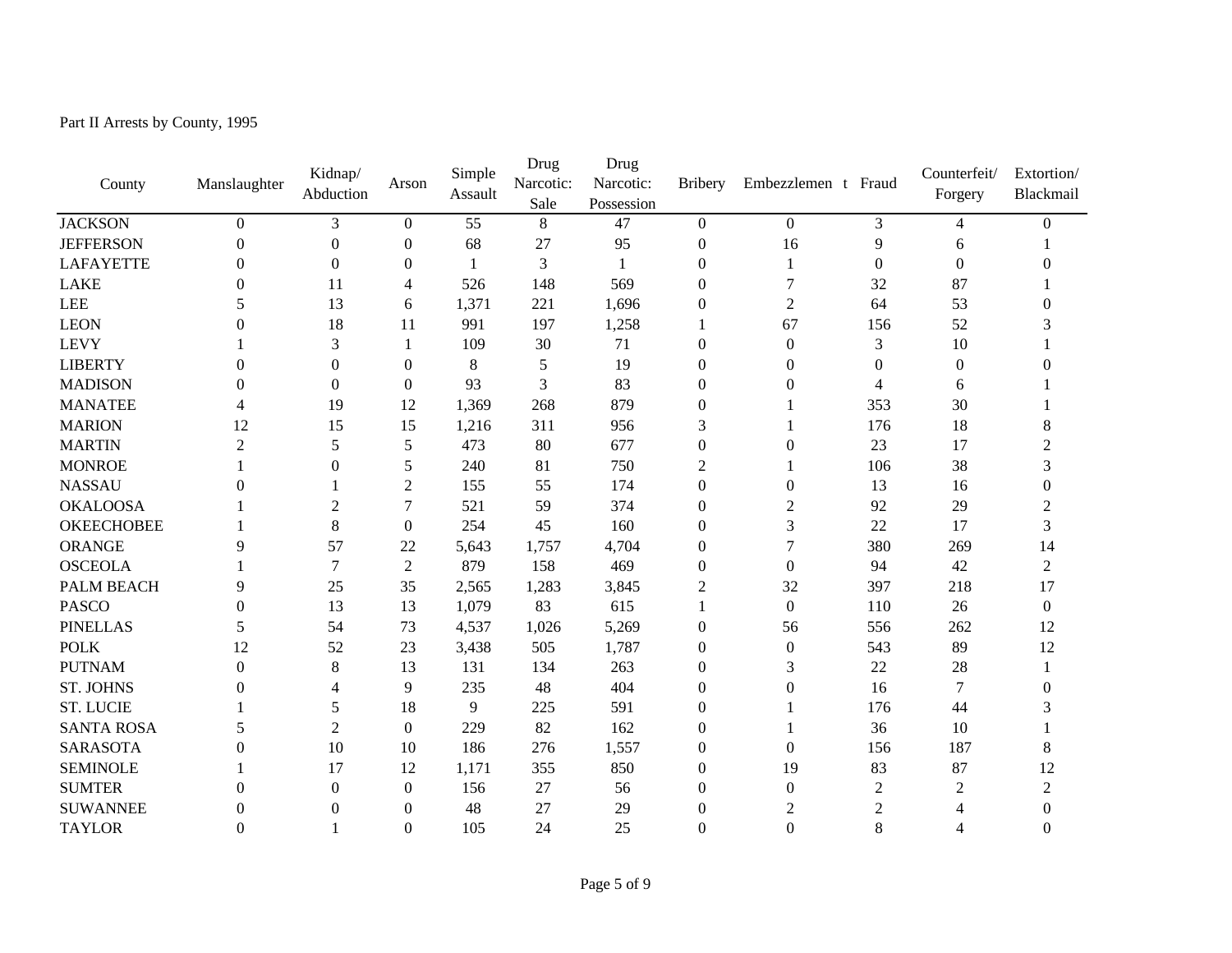Part II Arrests by County, 1995

| County            | Manslaughter | Kidnap/<br>Abduction | Arson | Simple<br>Assault | Drug<br>Narcotic:<br>Sale | Drug<br>Narcotic:<br>Possession | <b>Bribery</b> | Embezzlemen t Fraud |       | Counterfeit/<br>Forgery | Extortion/<br>Blackmail |
|-------------------|--------------|----------------------|-------|-------------------|---------------------------|---------------------------------|----------------|---------------------|-------|-------------------------|-------------------------|
| <b>UNION</b>      |              |                      |       | 24                |                           | 12                              |                |                     |       |                         |                         |
| <b>VOLUSIA</b>    |              | 20                   | 10    | 2,356             | 454                       | 3,421                           |                | 52                  | 344   | 187                     |                         |
| <b>WAKULLA</b>    |              | 0                    |       | 4                 | 18                        | 47                              |                |                     |       | h                       |                         |
| <b>WALTON</b>     |              |                      |       | 109               | 19                        | 108                             |                |                     | 31    |                         |                         |
| <b>WASHINGTON</b> |              |                      |       | 13                |                           | 63                              |                |                     |       |                         |                         |
| Total             | 157          | 763                  | 607   | 63,647            | 18,465                    | 69,572                          | 31             | 542                 | 9.068 | 5,493                   | 295                     |

SOURCE: Florida Department of Law Enforcement. (1995). Crime in Florida, Florida uniform crime report [Computer program]. Tallahassee, FL: FDLE.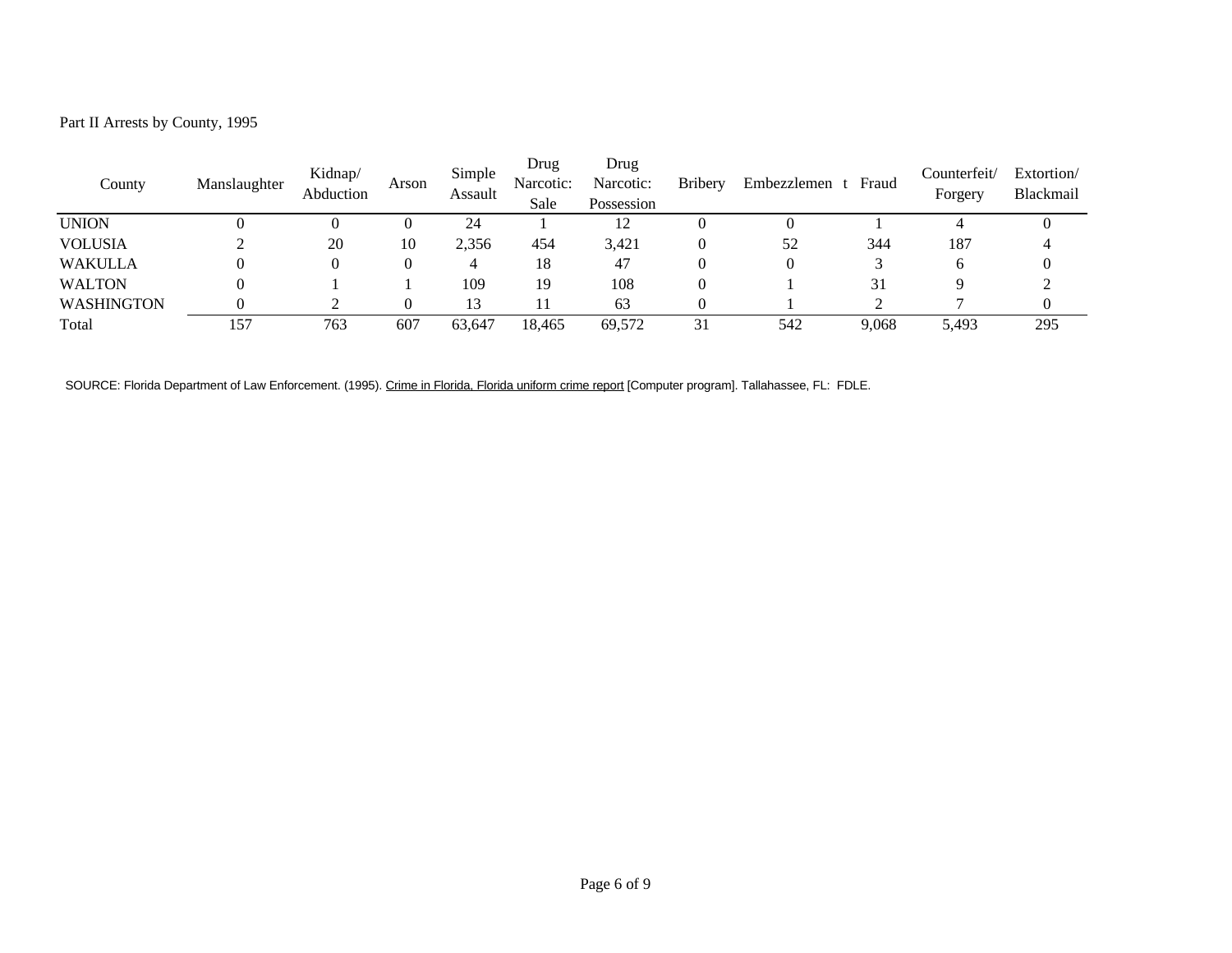Part II Arrests by County, 1995 (2)

| County              | Intimidation   | Prostitution/<br>Commercialized<br>Sex | Non-Forcible<br>Sex<br><b>Offenses</b> | Stolen Property:<br><b>Buy/Sell/Receive</b> | <b>DUI</b> | Destruction/Damage/<br>Vandalism | Gambling | Weapon<br>Violations | Liquor Law<br>Violations  | Miscellaneous |
|---------------------|----------------|----------------------------------------|----------------------------------------|---------------------------------------------|------------|----------------------------------|----------|----------------------|---------------------------|---------------|
| <b>ALACHUA</b>      | 149            | 84                                     | 15                                     | 37                                          | 518        | 92                               | 0        | 163                  | 1,600                     | 3,415         |
| <b>BAKER</b>        | $\overline{7}$ |                                        | 12                                     | 8                                           | 65         | 12                               | 0        | 14                   | 106                       | 389           |
| <b>BAY</b>          | 51             | 15                                     | 22                                     | 25                                          | 381        | 84                               | $\Omega$ | 96                   | 878                       | 2,255         |
| <b>BRADFORD</b>     |                | $\mathbf 0$                            | 6                                      | 6                                           | 74         | 10                               | 0        | 11                   |                           | 349           |
| <b>BREVARD</b>      | 106            | 47                                     | 51                                     | 55                                          | 2,118      | 71                               | 52       | 159                  | 887                       | 11,252        |
| <b>BROWARD</b>      | 486            | 646                                    | 172                                    | 1,097                                       | 4,859      | 406                              | 87       | 593                  | 883                       | 10,765        |
| <b>CALHOUN</b>      | 4              | $\pmb{0}$                              | $\overline{2}$                         | $\pmb{0}$                                   | 51         | 16                               | 0        | 1                    | 4                         | 18            |
| <b>CHARLOTTE</b>    | 29             | 0                                      | 4                                      | 14                                          | 398        | 15                               | 0        | 8                    | 28                        | 1,425         |
| <b>CITRUS</b>       | 9              |                                        | 6                                      | 29                                          | 205        | 20                               | 0        | 33                   | 74                        | 1,621         |
| <b>CLAY</b>         | 94             |                                        | 40                                     | 35                                          | 337        | 93                               | 0        | 56                   | 122                       | 1,896         |
| <b>COLLIER</b>      | 26             | 68                                     | 40                                     | 69                                          | 1,079      | 43                               | 8        | 116                  | 97                        | 2,917         |
| <b>COLUMBIA</b>     | 36             | 0                                      | 8                                      | 24                                          | 159        | 16                               | $\Omega$ | 32                   | 36                        | 1,570         |
| <b>DADE</b>         | 3,093          | 767                                    | 446                                    | 1,252                                       | 7,619      | 694                              | 232      | 1,339                | 4,488                     | 33,477        |
| <b>DESOTO</b>       | 10             | 1                                      | 5                                      | $\overline{2}$                              | 84         | 11                               | 0        | 17                   | 20                        | 184           |
| <b>DIXIE</b>        | 12             | 0                                      | 0                                      | 3                                           | 19         | 6                                | 0        | $\overline{7}$       | 8                         | 231           |
| <b>DUVAL</b>        | 435            | 791                                    | 139                                    | 159                                         | 3,574      | 173                              | 58       | 718                  | 576                       | 21,685        |
| <b>ESCAMBIA</b>     | 391            | 50                                     | 124                                    | 58                                          | 1,282      | 176                              | 29       | 192                  | 367                       | 8,089         |
| <b>FLAGLER</b>      | 24             | 0                                      | 6                                      | 15                                          | 105        | 8                                | 0        | 24                   | 5                         | 258           |
| <b>FRANKLIN</b>     | 12             | 0                                      | 2                                      |                                             | 35         | 13                               | $\Omega$ | 3                    | 4                         | 101           |
| <b>GADSDEN</b>      | 8              | 0                                      | 5                                      | 5                                           | 108        | 21                               | 0        | 23                   | 12                        | 111           |
| <b>GILCHRIST</b>    | $\Omega$       | 0                                      |                                        | 5                                           | 14         | $\overline{7}$                   | 0        | 4                    | 1                         | 42            |
| <b>GLADES</b>       | 18             | 0                                      | 0                                      | 0                                           | 56         | $\overline{2}$                   | 0        | 6                    | $\ensuremath{\mathsf{3}}$ | 114           |
| <b>GULF</b>         | 8              | 0                                      | U                                      | 3                                           | 58         | 3                                |          | 5                    |                           | 195           |
| <b>HAMILTON</b>     | $\Omega$       | $\Omega$                               |                                        | $\Omega$                                    | 42         |                                  | 0        | $\overline{2}$       | 5                         | 21            |
| <b>HARDEE</b>       | 10             | 0                                      |                                        | 6                                           | 207        | 4                                | 0        | 13                   | 8                         | 287           |
| <b>HENDRY</b>       | 15             | 5                                      | 5                                      | 18                                          | 216        | 10                               | 0        | 33                   | 14                        | 1,363         |
| <b>HERNANDO</b>     | 28             |                                        | 6                                      | 13                                          | 119        |                                  | 0        | 9                    | 32                        | 822           |
| <b>HIGHLANDS</b>    | 54             |                                        | 8                                      | 11                                          | 247        | 27                               |          | 36                   | 20                        | 2,502         |
| <b>HILLSBOROUGH</b> | 104            | 875                                    | 241                                    | 126                                         | 4,201      | 663                              | 20       | 780                  | 1,196                     | 16,199        |
| <b>HOLMES</b>       | 6              | $\pmb{0}$                              | 6                                      | 6                                           | 62         | 2                                | 0        | 4                    | 18                        | 56            |
| <b>INDIAN RIVER</b> | 39             | 22                                     | 27                                     | 92                                          | 459        | 47                               | 6        | 46                   | 194                       | 1,858         |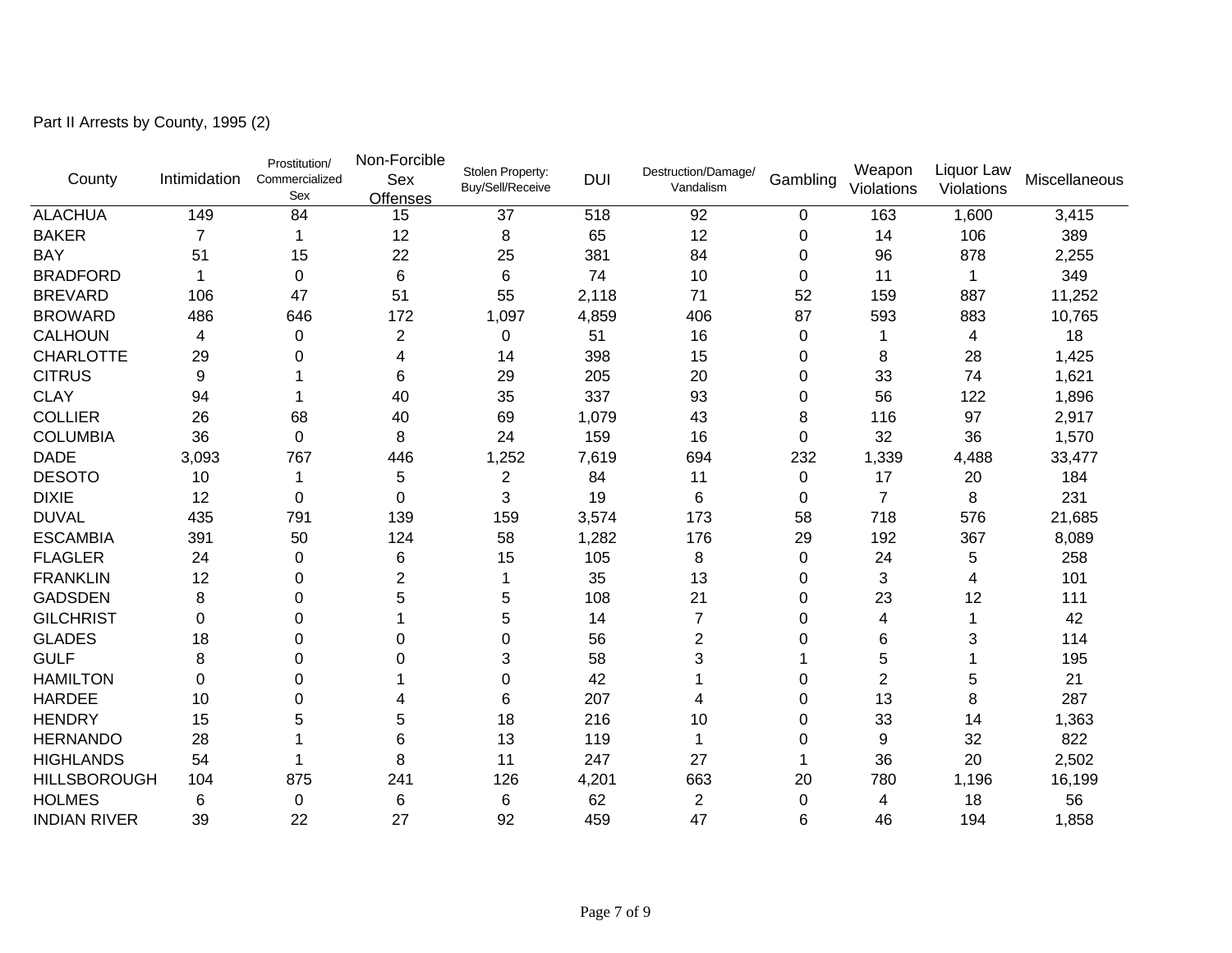Part II Arrests by County, 1995 (2)

| County            | Intimidation   | Prostitution/<br>Commercialized<br>Sex | Non-Forcible<br>Sex<br><b>Offenses</b> | Stolen Property:<br>Buy/Sell/Receive | <b>DUI</b> | Destruction/Damage/<br>Vandalism | Gambling       | Weapon<br>Violations | Liquor Law<br>Violations | Miscellaneous  |
|-------------------|----------------|----------------------------------------|----------------------------------------|--------------------------------------|------------|----------------------------------|----------------|----------------------|--------------------------|----------------|
| <b>JACKSON</b>    | 6              | $\pmb{0}$                              | 3                                      |                                      | 131        | 3                                | 0              | 5                    | 18                       | 233            |
| <b>JEFFERSON</b>  | 7              | 0                                      | 3                                      |                                      | 35         | 6                                | 1              | 17                   | 6                        | 88             |
| <b>LAFAYETTE</b>  | $\Omega$       | 0                                      |                                        | 0                                    | 8          | $\Omega$                         | $\Omega$       | 0                    | 0                        | 12             |
| <b>LAKE</b>       | 64             | 0                                      | 42                                     | 35                                   | 631        | 59                               | 13             | 68                   | 99                       | 2,914          |
| LEE               | 172            | 70                                     | 22                                     | 40                                   | 1,669      | 65                               | 7              | 167                  | 283                      | 4,436          |
| <b>LEON</b>       | 65             | 45                                     | 13                                     | 31                                   | 305        | 173                              | 6              | 182                  | 957                      | 1,678          |
| LEVY              | 6              | 0                                      | 0                                      | 7                                    | 116        | 11                               | 0              | 40                   | 15                       | 219            |
| <b>LIBERTY</b>    |                | 0                                      | 0                                      | $\overline{2}$                       | 10         | $\mathbf 0$                      | 0              | 0                    | 1                        | $\overline{7}$ |
| <b>MADISON</b>    | 18             | $\Omega$                               | $\overline{2}$                         | $\overline{2}$                       | 42         | 11                               | $\Omega$       | 9                    | 18                       | 305            |
| <b>MANATEE</b>    | 235            | 54                                     | 21                                     | 87                                   | 591        | 74                               | 15             | 102                  | 56                       | 4,766          |
| <b>MARION</b>     | 128            | 98                                     | 96                                     | 60                                   | 735        | 188                              | 7              | 126                  | 181                      | 6,463          |
| <b>MARTIN</b>     | 11             | 11                                     | 3                                      | 21                                   | 905        | 12                               | 0              | 17                   | 130                      | 929            |
| <b>MONROE</b>     | 53             |                                        | 32                                     | 47                                   | 613        | 30                               | 0              | 62                   | 375                      | 4,345          |
| <b>NASSAU</b>     | 53             | 0                                      | 3                                      | $\overline{7}$                       | 135        | 15                               | 0              | 19                   | 58                       | 312            |
| <b>OKALOOSA</b>   | 75             |                                        | 23                                     | 19                                   | 503        | 73                               | $\Omega$       | 44                   | 391                      | 2,583          |
| <b>OKEECHOBEE</b> | 34             | $\Omega$                               | 12                                     | 22                                   | 207        | 17                               | $\Omega$       | 25                   | 13                       | 936            |
| <b>ORANGE</b>     | 395            | 995                                    | 147                                    | 187                                  | 1,908      | 223                              | 25             | 510                  | 1,474                    | 23,577         |
| <b>OSCEOLA</b>    | 66             | 24                                     | $\overline{7}$                         | 29                                   | 536        | 28                               | 0              | 37                   | 54                       | 1,327          |
| PALM BEACH        | 267            | 697                                    | 187                                    | 239                                  | 2,247      | 193                              | 83             | 445                  | 1,498                    | 23,413         |
| <b>PASCO</b>      | 19             | 17                                     | 77                                     | 43                                   | 1,440      | 56                               | $\overline{2}$ | 75                   | 66                       | 3,482          |
| <b>PINELLAS</b>   | 523            | 593                                    | 328                                    | 375                                  | 3,701      | 459                              | 19             | 482                  | 2,228                    | 10,606         |
| <b>POLK</b>       | 664            | 429                                    | 59                                     | 66                                   | 850        | 117                              | 5              | 249                  | 745                      | 5,561          |
| <b>PUTNAM</b>     | 39             | 0                                      | 31                                     | 22                                   | 234        | 12                               | $\overline{2}$ | 25                   | 22                       | 1,761          |
| <b>ST. JOHNS</b>  | 35             | 7                                      | $\overline{2}$                         | 30                                   | 294        | 18                               | 0              | 13                   | 41                       | 531            |
| <b>ST. LUCIE</b>  | 142            | 8                                      | 24                                     | 42                                   | 767        | 42                               | 51             | 58                   | 96                       | 2,827          |
| <b>SANTA ROSA</b> | 26             | $\Omega$                               | 16                                     | 13                                   | 266        | 22                               | 0              | 11                   | 117                      | 1,584          |
| <b>SARASOTA</b>   | 334            | 63                                     | 62                                     | 77                                   | 1,261      | 69                               | 10             | 89                   | 225                      | 9,113          |
| <b>SEMINOLE</b>   | 208            | 155                                    | 45                                     | 39                                   | 496        | 52                               | 3              | 77                   | 78                       | 3,013          |
| <b>SUMTER</b>     | 5              | $\mathbf 0$                            | 5                                      | 6                                    | 133        | 10                               | 0              | 6                    | 15                       | 119            |
| <b>SUWANNEE</b>   | 3              | 0                                      | 0                                      | 6                                    | 60         | 4                                | 0              | $\overline{7}$       | $\overline{7}$           | 228            |
| <b>TAYLOR</b>     | $\overline{7}$ | $\overline{0}$                         | 0                                      | $\mathbf 0$                          | 108        | 9                                | 3              | 9                    | 16                       | 225            |